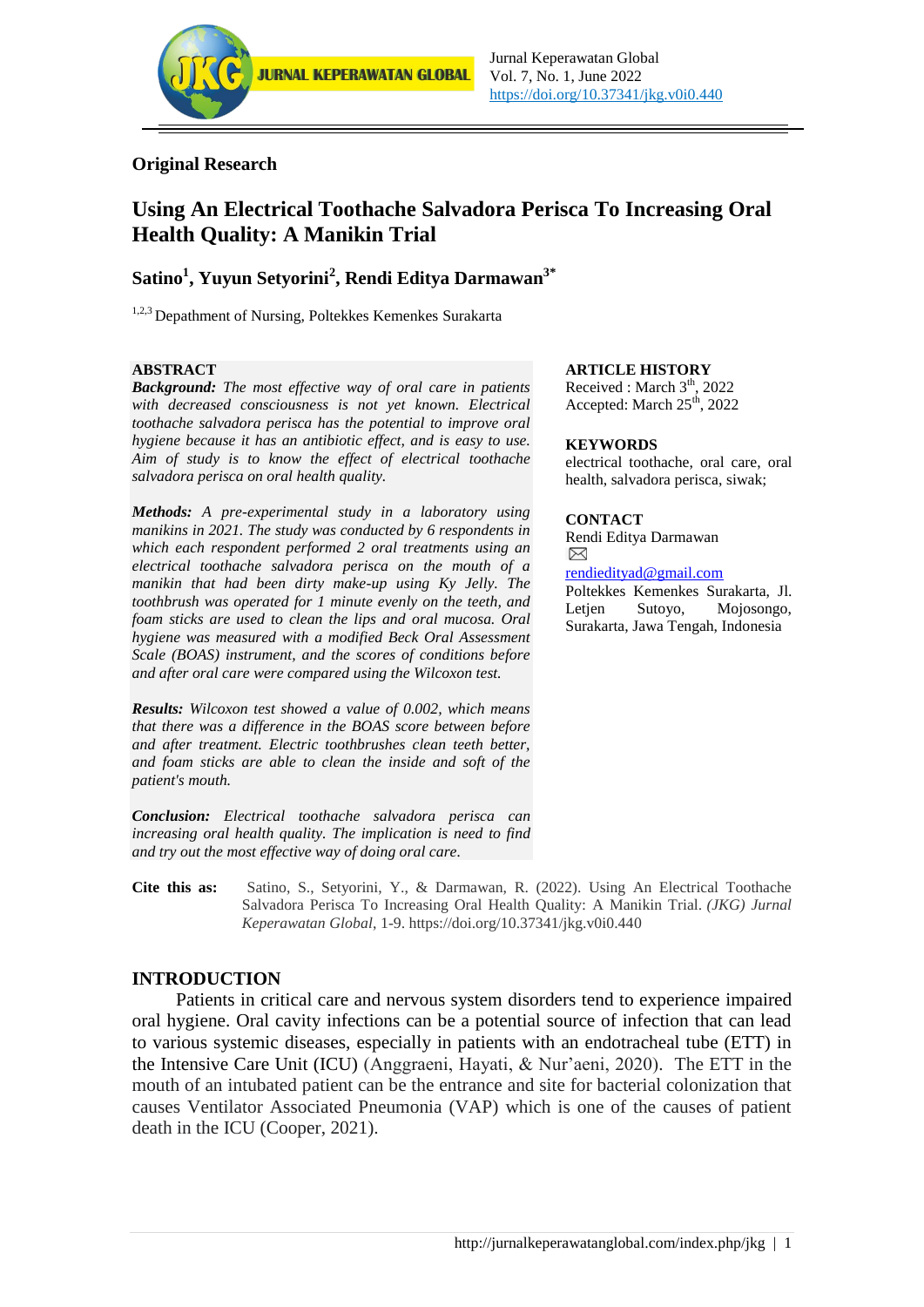The endotracheal tube interferes with clearing mucus and the patient does not have a cough reflex so that microorganisms grow in the respiratory tract. The increased number of organisms in the respiratory tract can cause pneumonia, and lead to long treatment times and increased costs (Cooper, 2021; Zhao et al., 2020).

The Covid-19 pandemic has increased the incidence of patients entering the ICU and using ventilators. The results of the study by Modes et al., (2022) reported that of 339 patients treated in California, America in the period 21 December  $202 = 27$  January 2022, 9-13% of Covid-19 patients entered the ICU and used mechanical ventilation. Patients treated with mechanical ventilation in the first 48 hours may develop Ventilator Associated pneumonia (Cooper, 2021). Methods that can be used to prevent VAP are oral health care, such as brushing teeth, using mouthwash, swabs, and also suctioning mucus (Albabtain, Ibrahim, Bhangra, Rosengren, & Gustafsson, 2018; Azaripour et al., 2017).

Nurses as caregivers have an important role in providing oral care interventions to maintain oral health and prevent infection (Anggraeni et al., 2020). On the other hand, the level of knowledge of nurses and doctors regarding oral care to prevent bacterial colonization in the oral cavity and oropharynx is still low. The research of Sadli, Tavianto, & Redjeki, (2017) describes that only 38.6% of nurses and 13.9% of doctors know that oral care is carried out if needed. On the other hand, oral care serves to reduce the risk of VAP. It is necessary to increase knowledge of the importance of oral care and simple tools that can be applied properly in oral care.

Setianingsih, Riandhyanita, & Asyrofi, (2017) report that's on nurses at a hospital in Central Java reported that 60% of respondents performed oral hygiene in the poor category, and 40% in the good category. The lack of good oral hygiene for patients is influenced by the high workload of nurses compared to the number of patients, facilities in the implementation of oral hygiene are still inadequate, and nurses do not understand how to implement oral hygiene in accordance with standard operating procedures (Setianingsih et al., 2017).

The actions taken at this time to clean the patient's mouth are suction and Chlorhexidine (CHX). The report Zhao et al., (2020) stated that patients who brush their teeth have a lower risk of developing VAP, than those who do not brush their teeth. The report Albrecht et al., (2013) also shows that brushing teeth  $\lt 2$  times a day causes Decayed, Missing, and Filled Teeth (DMFT)) and periodontal disease, and reduces a person's quality of life.

Oral hygiene care does not guarantee a person's oral health improves. The results of the research by Anggraeni et al., (2020) showed that the oral health status of intubated patients was getting worse, despite routine oral care interventions using chlorhexidine gluconate. Researchers recommend additional topical agents to keep mucous membranes moist, so that the oral health status of intubated patients will be better. The results of a literature study (Hua et al., 2016) stated that chlorhexidine mouthwash or gel reduced the risk of developing ventilator-associated pneumonia in critically ill patients from 25% to approximately 19%. There is no evidence that using an antiseptic or povidone-iodine mouthwash is more effective than saline or placebo. Saline rinses are more effective than saline swabs in reducing VAP (Hua et al., 2016).

Good oral care involves one comprehensive treatment including oral hydration, lip balm, and careful brushing of teeth to mechanically remove plaque. Eliminate interventions that cause harm and focus on interventions that improve oral health that are evidence-based (Cuthbertson & Dale, 2021). Toothpaste ingredients are vital and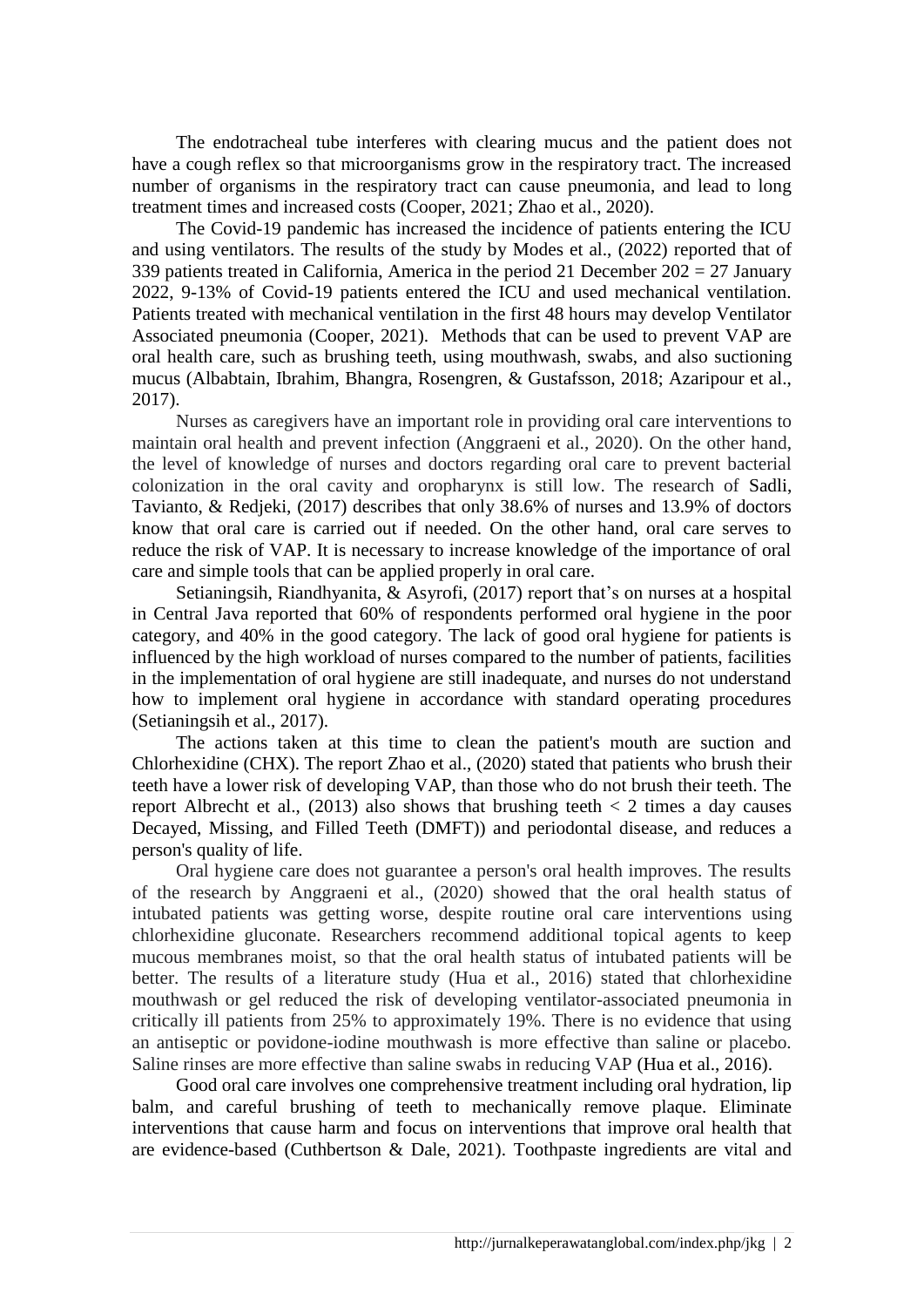keep teeth clean. Replacement of toothpaste with a siwak stick (Salvadora perisca) in some parts of the world is becoming popular. Siwak is one of the oldest oral hygiene tools in the world. The low price and easy availability are the reasons for replacing toothpaste with siwak (Albabtain et al., 2018; Ayoub et al., 2021). Siwak has strong antibacterial ability against gram-negative bacteria, and can prevent mild-to-moderate periodontitis (Albabtain et al., 2018).

In addition to toothpaste, the type of toothbrush is an important factor in the implementation of oral care. The results of the study show that using an electric toothbrush can speed up the teeth cleaning process compared to a manual toothbrush, although there is no difference in dental hygiene achieved (Petker-Jung, Weik, Margraf-Stiksrud, & Deinzer, 2022). Different study results were reported by Hua et al., (2016) who stated that there was insufficient evidence to determine whether powered toothbrushes were more effective in reducing VAP.

Many studies and actions have been carried out to find the most effective way to perform oral care, but none of the most effective ways have been found. Researchers combined salvadora perisca with an electric toothbrush and foam stick in performing oral care on manikins. The purpose of this study was to determine the effect of electrical toothache salvadora perisca on oral health quality.

## **MATERIALS AND METHOD**

A pre experimental study, with oral care treatment using manikins. The research was conducted in March-December 2021, with 1 lecturer and 6 final year students as respondents who were selected by purposive sampling. The research was conducted at the Poltekkes laboratory of the Ministry of Health Surakarta.

Manikins were given KY Jelly as a substitute for 2 cm of dirt on the mouth and teeth and in the same position on the lips, gingival and oral mucosa, tongue, teeth, and saliva. KY Jelly is spread in the area of the teeth and the oral mucosa inside and outside. Evaluation of dental and oral hygiene was based on the cleanliness of KY Jelly on the teeth and mouth of the manikin. The treatment given was manikins by brushing with an electrical toothache salvadora perisca toothbrush (Figure 1), for 1 minute. This toothbrush is a modification of an electric toothbrush where researchers replace the toothbrush bristles with Siwak (Salvadora Perisca). The step is to put the toothbrush into the water in a glass, to soften the bristles of the toothbrush. Then the teeth are brushed all over the teeth. The toothbrush moves up and down when it is turned on.



**Figure 1.** Electrical Toothache Salvadora Perisca

After brushing the teeth, the researcher then cleaned the mouth and teeth using a foam stick (Figure 2). Foam sticks are made of foam glued to a flat wooden stick. Foam sticks consist of 2 shapes, the first is a rectangle and the second is a half oval. Retangel foam sticks are used for wide and easy-to-reach areas of the mouth, while half oval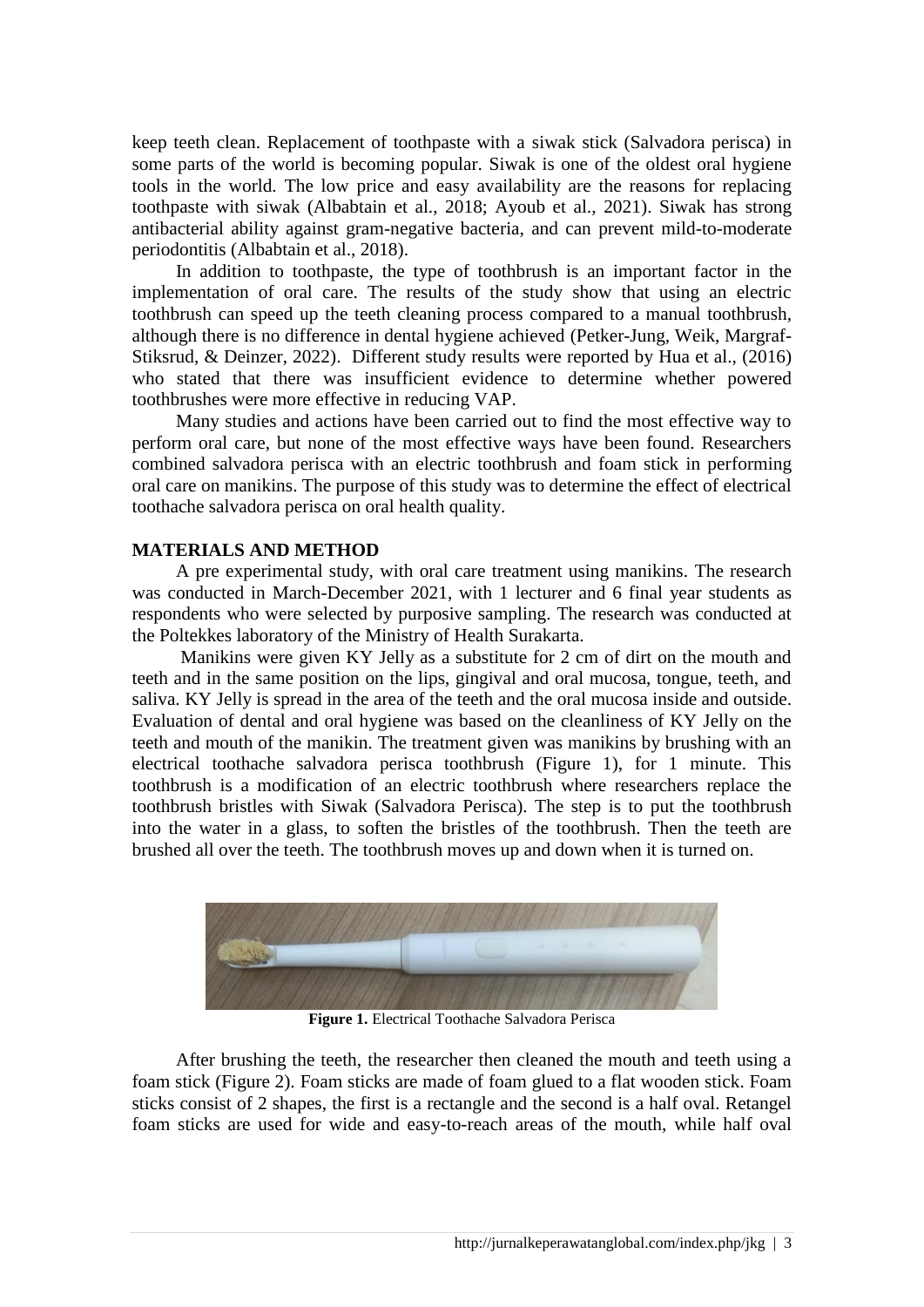foam sticks are used inside and narrowly. Each mouth cleaning session uses 1 foam stick each. Foam sticks are not reused, but only used once.



**Figure 2.** Foam sticks

Respondents totaling 6 people performed oral care 2 times each using the same procedure. The mouth of the manikin was given Ky Jelly with the same amount and location, then oral hygiene was measured by modifying the Beck Oral Assessment Scale (BOAS) instrument.

|                          | <b>Score</b> |       |              |       |  |
|--------------------------|--------------|-------|--------------|-------|--|
| Area                     |              |       |              | 4     |  |
| Lips                     | Very clean   | Clean | Fairly clean | Dirty |  |
| Gingival and oral mucosa | Very clean   | Clean | Fairly clean | Dirty |  |
| Tongue                   | Very clean   | Clean | Fairly clean | Dirty |  |
| Teeth                    | Very clean   | Clean | Fairly clean | Dirty |  |
| Saliva                   | Very clean   | Clean | Fairly clean | Dirty |  |

The score is divided into 4 levels, namely very clean (1), clean (2), fairly clean (3), and dirty (4). Then the scores are summed and interpreted as follows:

- BOAS I  $(0-5)$ : Very good
- BOAS II (6-10) : Good
- BOAS III (11-15) : Enough Good
- BOAS IV (16-20) : Not Good

Researchers looked at the cleanliness of the areas of the lips, gingival and oral mucosa, tongue, teeth, and saliva (Gupta, Gupta, Singh, & Saxsena, 2016) before and after oral care using electrical toothache salvadora perisca. Analysis of the data to compare the 12 actions taken is the Wilcoxon test. The Ethical Approval was obtained from Health Research Ethics Committee of Poltekkes Kemenkes Surakarta, numbered LB.02.02/1.1/2424.4A/2021 dated on January 31<sup>st</sup>, 2021.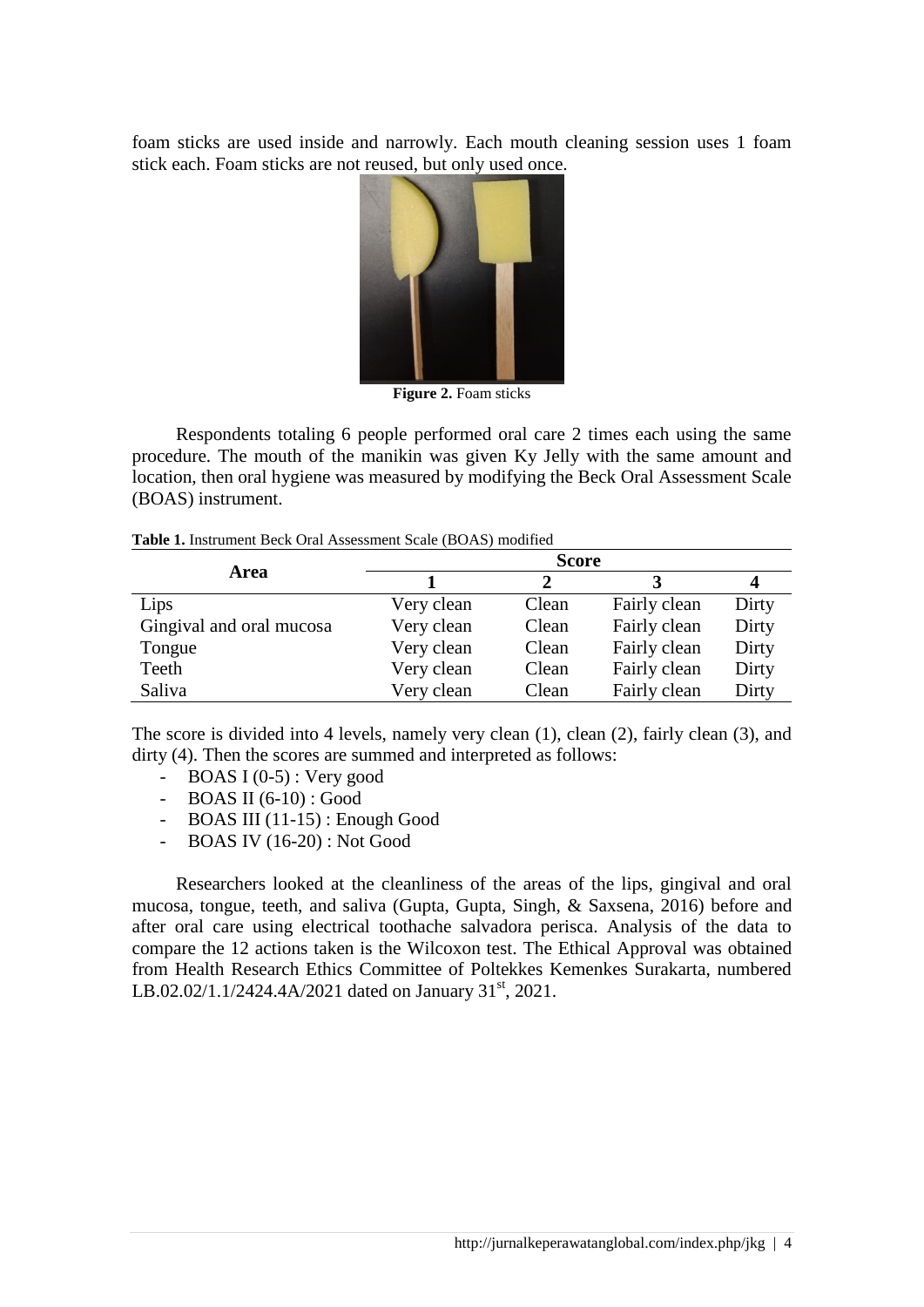## **RESULTS**

The results showed that the Beck Oral Assessment Scale (BOAS) after oral treatment was:

|                                | <b>THOICE.</b> Deen Only Hoocoontent beare (DOI to ) because $\theta$ , Then<br><b>Beck Oral Assessment Scale (BOAS) Score</b> |                        |              |                 |              |  |
|--------------------------------|--------------------------------------------------------------------------------------------------------------------------------|------------------------|--------------|-----------------|--------------|--|
| Area                           | <b>Before Oral</b><br>Care                                                                                                     | <b>After Oral Care</b> |              |                 |              |  |
|                                | <b>Dirty</b>                                                                                                                   | Very clean             | <b>Clean</b> | Fairly<br>clean | <b>Dirty</b> |  |
| Lips                           | 12 (100%)                                                                                                                      | 10(83%)                | 2(17%)       | $\theta$        | $\theta$     |  |
| Gingival<br>and<br>oral mucosa | 12 (100%)                                                                                                                      | 9(75%)                 | 3(25%)       | 0               | 0            |  |
| Tongue                         | 12 (100%)                                                                                                                      | 9(75%)                 | 3(25%)       | 0               | 0            |  |
| Teeth                          | 12 (100%)                                                                                                                      | 10 (83%)               | 2(17%)       | 0               | 0            |  |
| Saliva                         | 12 (100%)                                                                                                                      | 8(67%)                 | 5(33%)       |                 | 0            |  |

**Table 2.** Beck Oral Assessment Scale (BOAS) Score by Area

The state of oral health in pantom was made dirty with a value of 4 in all areas. After 12 treatments with 6 different people, the overall results of pantom oral health were clean and very clean. Lip area 83% at very clean level, and 17% at clean level. Gingival and oral mucosa as much as 75% at very clean level, and 25% at clean level. Tongue is 75% at very clean level, and 25% at clean level. Teeth lips 83% at a very clean level, and 17% at a clean level. Saliva lips 67% at very clean level, and 33% at clean level.

| <b>BOAS</b> Score    | <b>Before Oral Care</b> | <b>After Oral Care</b> |  |
|----------------------|-------------------------|------------------------|--|
| Eksperiment 1        | 20                      | 6                      |  |
| <b>Eksperiment 2</b> | 20                      | 6                      |  |
| Eksperiment 3        | 20                      |                        |  |
| Eksperiment 4        | 20                      | 6                      |  |
| <b>Eksperiment 5</b> | 20                      |                        |  |
| Eksperiment 6        | 20                      |                        |  |
| <b>Eksperiment 7</b> | 20                      |                        |  |
| Eksperiment 8        | 20                      | 8                      |  |
| Eksperiment 9        | 20                      |                        |  |
| Eksperiment 10       | 20                      |                        |  |
| Eksperiment 11       | 20                      |                        |  |
| Eksperiment 12       | 20                      | h                      |  |
| Means $(X)$          | 20                      | 6.25                   |  |

**Table 3.** Beck Oral Assessment Scale (BOAS) Score

The average Beck Oral Assessment Scale (BOAS) Score before treatment was 20, while after treatment was 6.25. The fact also shows that all trials resulted in lower BOAS scores than before the experiment. It can be concluded that oral care using electrical toothache salvadora perisca can reduce the BOAS score.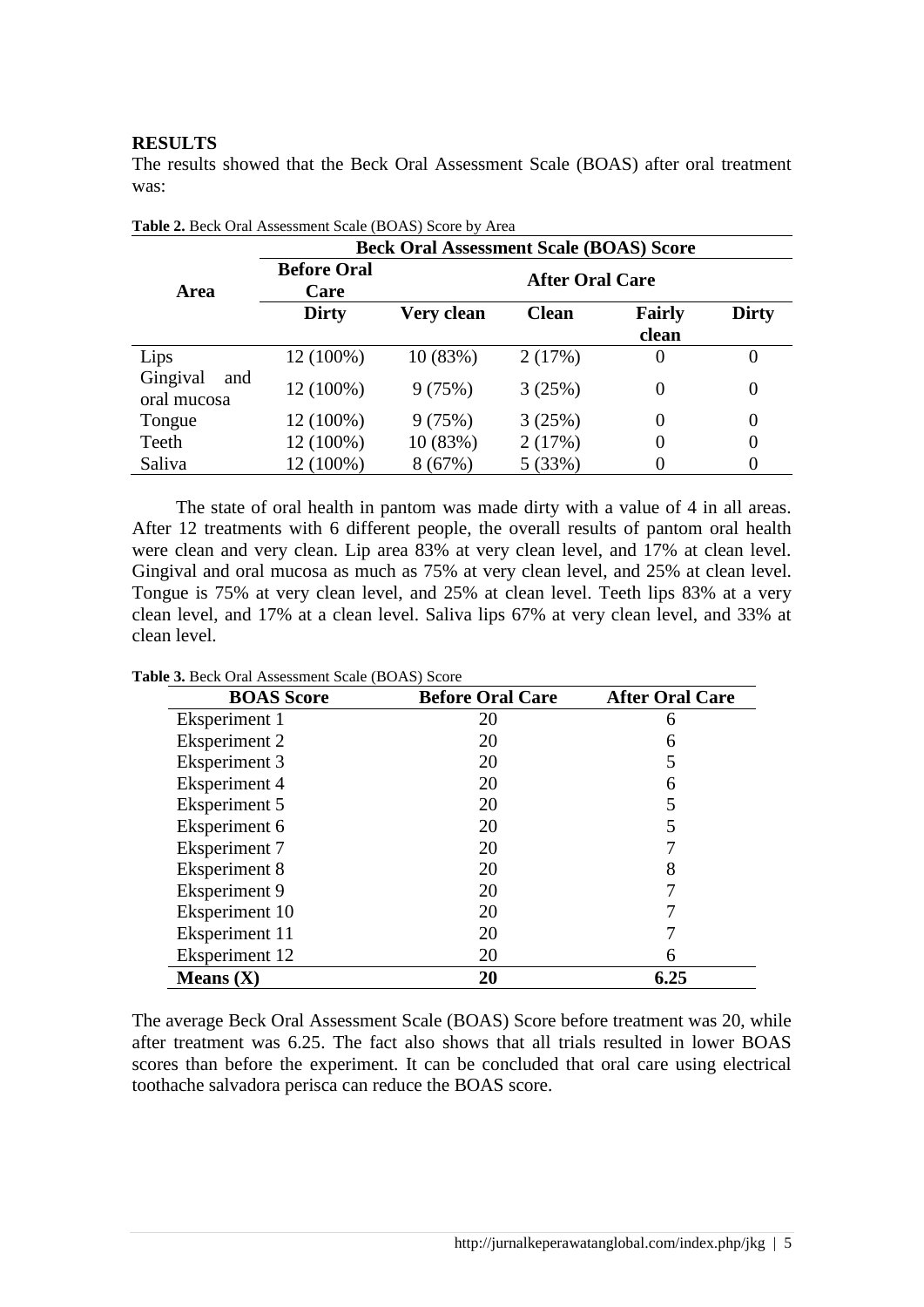| Var              | <b>BOAS</b> Score |                |                 |                |  |
|------------------|-------------------|----------------|-----------------|----------------|--|
|                  | <b>BOASI</b>      | <b>BOAS II</b> | <b>BOAS III</b> | <b>BOAS IV</b> |  |
| Before Oral Care |                   |                |                 | 12 (100%)      |  |
| After Oral Care  | $3(25\%)$         | 9 (75%)        |                 |                |  |
| P 0.002          |                   |                |                 |                |  |

**Table 4.** Interpretation of the Beck Oral Assessment Scale (BOAS) Score

The BOAS score before treatment was 100% at level 4, while after treatment, the BOAS score was at 25% BOAS I and 75% BOAS II. The results of the Wilcoxon test showed a value of 0.002, which means that there was a difference in the BOAS score between before and after treatment.

## **DISCUSSION**

Oral health is not only the area of the teeth, but includes the gingiva, lips, lips, saliva and chewing ability (Wood, 2017). The oral mucosa is the first place for microbes, antigens, allergens and food to enter the digestive tract (Moutsopoulos & Konkel, 2018). For this reason, oral hygiene can affect the patient's general health.

The results show that the lips area is 83% at the very clean level, and 17% at the clean level. Gingival and oral mucosa as much as 75% at very clean level, and 25% at clean level. Tongue is 75% at very clean level, and 25% at clean level. Teeth lips 83% at a very clean level, and 17% at a clean level. Saliva lips 67% at very clean level, and 33% at clean level.

This result is in line with the report Estaji, Alinejad, Hassan Rakhshani, & Rad, (2015) reported that the use of a toothbrush had a significant impact on the reduction of oral lesions in the patient's mouth. Electric toothbrushes are more effective at reducing dental plaque, gingivitis, and bleeding compared to manual toothbrushes (Wang et al., 2020). Although it was reported that only 41% of nurses used a toothbrush to treat the patient's mouth, the benefits of a toothbrush in eliminating microorganisms in the mouth were proven to be effective (Estaji et al., 2015; Wang et al., 2020).

Oral care needs to take into account the patient's risk, and the patient's ability to maintain oral health (Labeau, Conoscenti, & Blot, 2021). Although systematic oral care did not significantly reduce the incidence of ventilator-associated pneumonia in critically ill patients, it did significantly improve oral health and mucosal plaque index (Haghighi, Shafipour, Bagheri-Nesami, Gholipour Baradari, & Yazdani Charati, 2017). Integrated and collaborative actions in performing oral care need to be mobilized, maintained, and strengthened to address advanced diseases resulting from poor oral health (Wood, 2017). Report from Kitamoto et al., (2020) stated that periodontal inflammation exacerbates intestinal inflammation. Periodontitis causes the development of klebsiella and Enterobacter in the oral cavity, which is then ingested and transferred to the intestine. Pathogens that migrate to the intestines cause intestinal inflammation.

Oral care has been using chlorhexidine, and applying the material into the mouth of critically ill patients means solving the patient's problems. The investigators recommend the potential toxic effects of oral chlorhexidine mouthwash on mucosal lesions, acute pulmonary syndrome, and increased mortality (Kitamoto et al., 2020). One way to replace chlorhexidine is to use miswak. In addition to improving oral health in critically ill patients, miswak can reduce the risk of VAP.

Low cost, and fewer side effects than chlorhexidine make it recommended for use in critically ill patients (Irani, Sargazi, Dahmardeh, & Pishkar Mofrad, 2020). The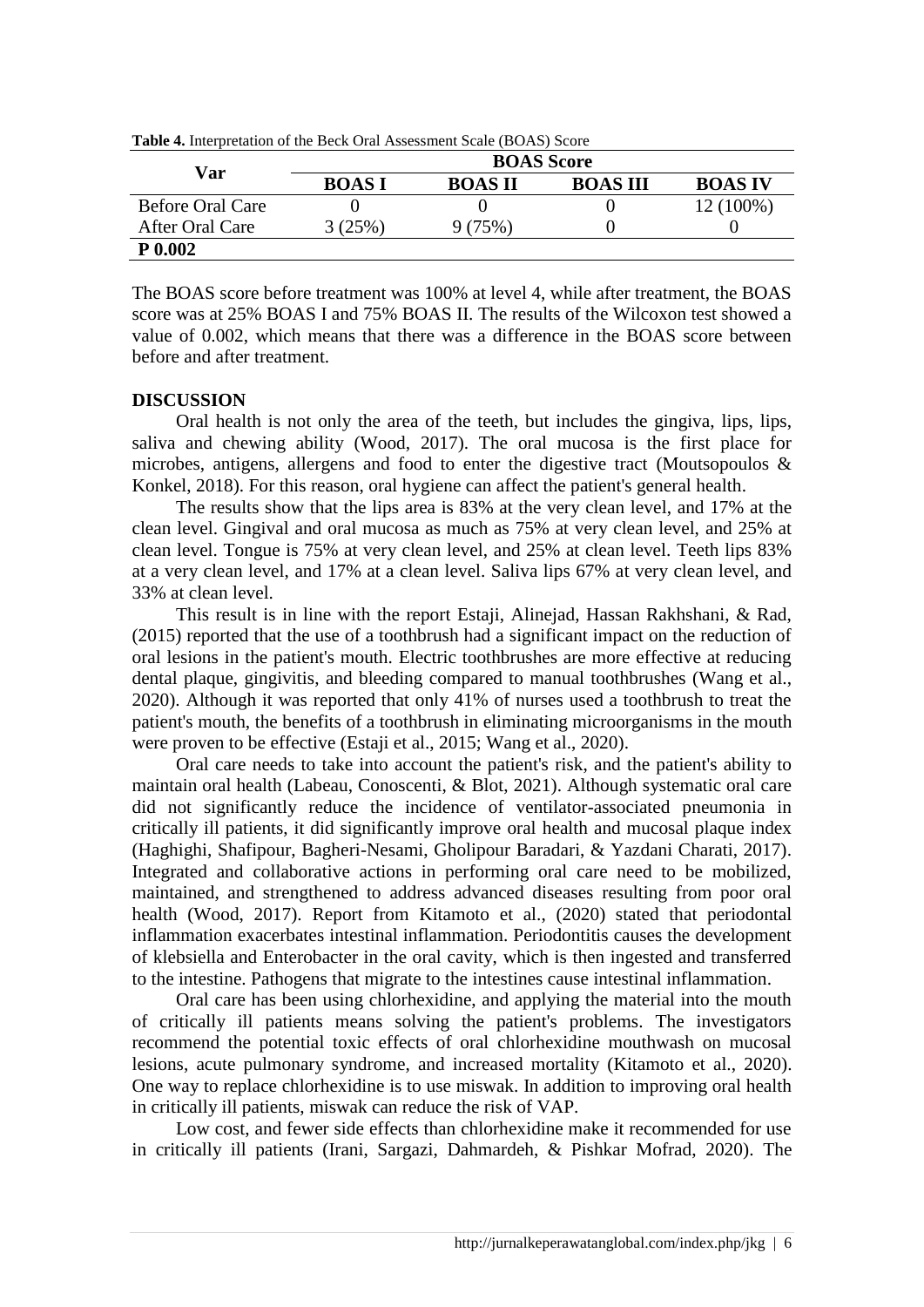content of lavonoids, glycosides, sterols, terpenes, carbohydrates and alkaloids in miswak can act as antimicrobial, antioxidant, analgesic, anthelmintic, antiinflammatory, antiulcer, sedative, anticonvulsant, antiosteoporosis, antidiabetic, and hypolipidemic (Farag, Abdel-Mageed, El Gamal, & Basudan, 2021).

#### **CONCLUSION**

The results showed that there was a difference in BOAS scores between before and after oral health treatment using electrical toothache salvadora perisca. Electric toothbrushes clean teeth better, and foam sticks are able to clean the inside and soft of the patient's mouth. Further experiments are needed to see the risk of thrush in pantoms, seeing that salvadora perisca has a rough structure.

We suggest doing some comparisons of the effectiveness between the use of chlorhexidine, toothpaste, cleaning without mouthwash, and other oral health products, so that it can be seen the most effective way to improve oral health on the patient.

#### **REFERENCES**

- Albabtain, R., Ibrahim, L., Bhangra, S., Rosengren, A., & Gustafsson, A. (2018). Chemical effects of chewing sticks made of Salvadora persica. *International Journal of Dental Hygiene*, *16*(4), 535–540. https://doi.org/10.1111/idh.12359
- Albrecht, M., Kupfer, R., Reissmann, D., Haastert, B., Mühlhauser, I., & Köpke, S. (2013). Oral health educational interventions for nursing home staff and residents. *Cochrane Database of Systematic Reviews*, *2013*(5). https://doi.org/10.1002/14651858.CD010535
- Anggraeni, D. T., Hayati, A. T., & Nur'aeni, A. (2020). The Effect of Oral Care Intervention on Oral Health Status of Intubated Patients in the Intensive Care Unit. *Belitung Nursing Journal*, *6*(1), 21–26. https://doi.org/10.33546/BNJ.971
- Ayoub, N., Badr, N., Al-Ghamdi, S. S., Alzahrani, A., Alsulaimani, R., Nassar, A., … Swilam, N. (2021). GC/MS Profiling and Ex Vivo Antibacterial Activity of Salvadora persica (Siwak) against Enterococcus faecalis as Intracanal Medicament. *Evidence-Based Complementary and Alternative Medicine*, *2021*, 1– 8. https://doi.org/10.1155/2021/6333867
- Azaripour, A., Mahmoodi, B., Habibi, E., Willershausen, I., Schmidtmann, I., & Willershausen, B. (2017). Effectiveness of a miswak extract-containing toothpaste on gingival inflammation: a randomized clinical trial. *International Journal of Dental Hygiene*, *15*(3), 195–202. https://doi.org/10.1111/idh.12195
- Cooper, A. S. (2021). Cochrane Review Summary Oral Hygiene Care to Prevent Critically Ill Patients Relevance to Critical Care Nursing. *American Association of Critical Care Nurses*, *41*(4), 80–82.
- Cuthbertson, B. H., & Dale, C. M. (2021). Less daily oral hygiene is more in the ICU: yes. *Intensive Care Medicine*, *47*(3), 328–330. https://doi.org/10.1007/s00134- 020-06261-6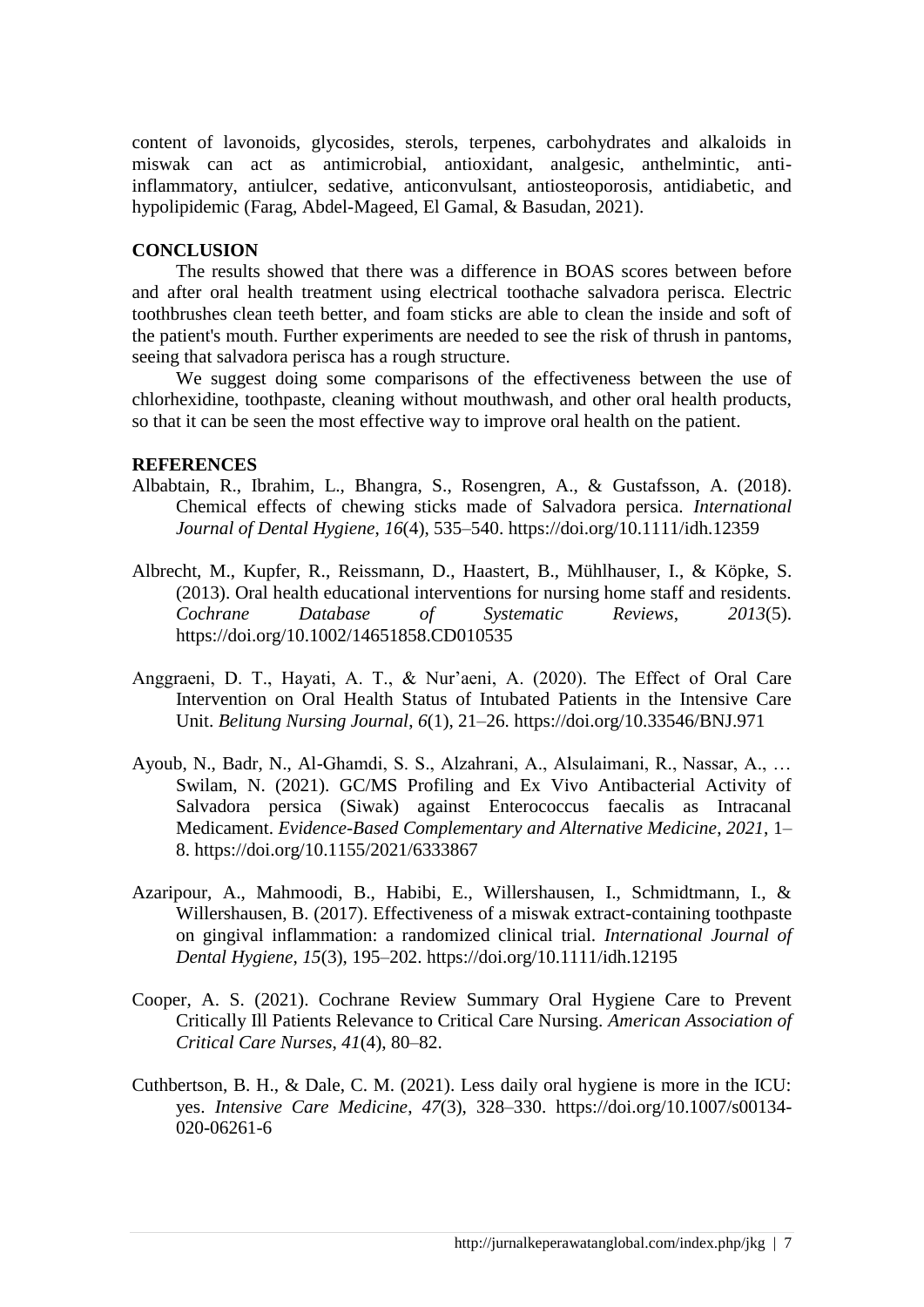- Estaji, Z., Alinejad, M., Hassan Rakhshani, M., & Rad, M. (2015). The Comparison of Chlorhexidine Solution and Swab With Toothbrush and Toothpaste Effect on Preventing Oral Lesions in Hospitalized Patients in Intensive Care Unit. *Global Journal of Health Science*, *8*(5), 211–216. https://doi.org/10.5539/gjhs.v8n5p211
- Farag, M., Abdel-Mageed, W. M., El Gamal, A. A., & Basudan, O. A. (2021). Salvadora persica L.: Toothbrush tree with health benefits and industrial applications – An updated evidence-based review. *Saudi Pharmaceutical Journal*, *29*(7), 751–763. https://doi.org/10.1016/j.jsps.2021.05.007
- Gupta, A., Gupta, A., Singh, T., & Saxsena, A. (2016). Role of oral care to prevent VAP in mechanically ventilated Intensive Care Unit patients. *Saudi Journal of Anaesthesia*, *10*(1), 95–97. https://doi.org/10.4103/1658-354X.169484
- Haghighi, A., Shafipour, V., Bagheri-Nesami, M., Gholipour Baradari, A., & Yazdani Charati, J. (2017). The impact of oral care on oral health status and prevention of ventilator-associated pneumonia in critically ill patients. *Australian Critical Care*, *30*(2), 69–73. https://doi.org/10.1016/j.aucc.2016.07.002
- Hua, F., Xie, H., Worthington, H. V, Furness, S., Zhang, Q., & Li, C. (2016). Oral hygiene care for critically ill patients to prevent ventilator-associated pneumonia. *The Cochrane Database of Systematic Reviews*, *10*(10), CD008367. https://doi.org/10.1002/14651858.CD008367.pub3
- Irani, H., Sargazi, G., Dahmardeh, A. R., & Pishkar Mofrad, Z. (2020). The Effect of Oral Care with Miswak Versus Chlorhexidine on the Incidence of Ventilator-Associated Pneumonia: A Clinical Trial Study. *Medical - Surgical Nursing Journal*, *8*(4), 1–7. https://doi.org/10.5812/msnj.100387
- Kitamoto, S., Nagao-Kitamoto, H., Jiao, Y., Gillilland, M. G., Hayashi, A., Imai, J., … Kamada, N. (2020). The Intermucosal Connection between the Mouth and Gut in Commensal Pathobiont-Driven Colitis. *Cell*, *182*(2), 447-462.e14. https://doi.org/10.1016/j.cell.2020.05.048
- Labeau, S. O., Conoscenti, E., & Blot, S. I. (2021). Less daily oral hygiene is more in the ICU: not sure. *Intensive Care Medicine*, *47*(3), 334–336. https://doi.org/10.1007/s00134-020-06021-6
- Modes, M. E., Directo, M. P., Melgar, M., Johnson, L. R., Yang, H., Chaudhary, P., … Chen, P. (2022). Clinical Characteristics and Outcomes Among Adults Hospitalized with Laboratory-Confirmed SARS-CoV-2 Infection During Periods of B.1.617.2 (Delta) and B.1.1.529 (Omicron) Variant Predominance — One Hospital, California, July 15–September 23, 2021, and Dec. *MMWR Recommendations and Reports*, *71*(6), 217–223. https://doi.org/10.15585/mmwr.mm7106e2
- Moutsopoulos, N. M., & Konkel, J. E. (2018). Tissue-Specific Immunity at the Oral Mucosal Barrier. *Trends in Immunology*, *39*(4), 276–287.